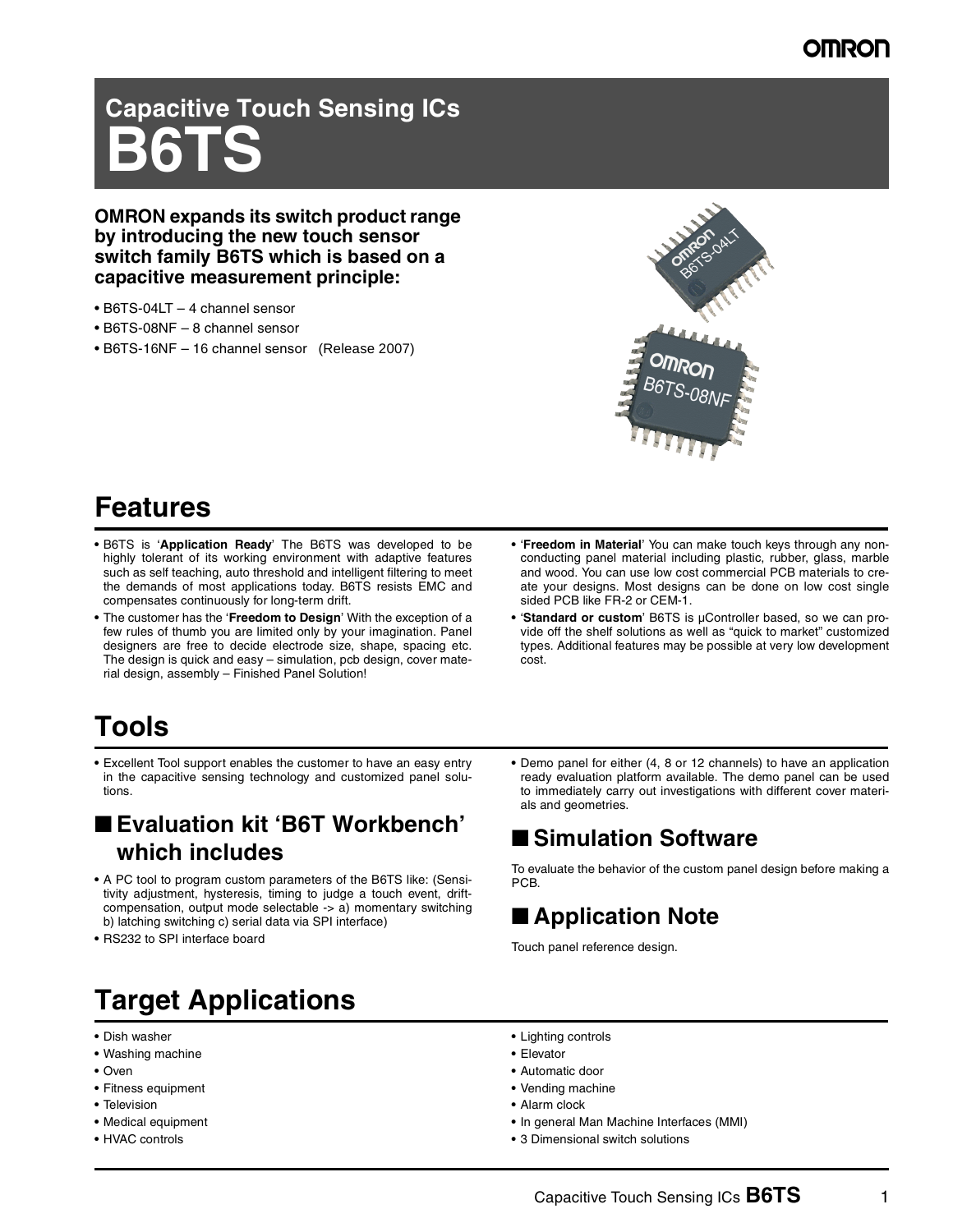### ■ **B6TS-04LT - 4 Channel Sensor**

### **Absolute maximum ratings**

| Designation      | Item                          | <b>Condition</b>                | <b>Rated value</b>           | Unit         |
|------------------|-------------------------------|---------------------------------|------------------------------|--------------|
| $V_{dd}$         | Supply voltage                |                                 | $-0.3 - 6.5$                 |              |
| IV               | Input voltage                 |                                 | $-0.3 - V_{\text{dd}} + 0.3$ |              |
| $V_{\rm c}$      | Output voltage                |                                 | $-0.3 - V_{\text{dd}} + 0.3$ |              |
|                  | Power dissipation             | $T_{\text{cor}} = 25^{\circ} C$ | 300                          | mW           |
| ' opr            | Ambient operating temperature |                                 | $-20 - 85$                   | °C           |
| $T_{\text{stg}}$ | Storage temperature           |                                 | $-60 - 150$                  | $^{\circ}$ C |

### **Recommended operating conditions**

| Designation     | Item                | <b>Condition</b> | <b>Rated value</b> |                 |             | Unit |
|-----------------|---------------------|------------------|--------------------|-----------------|-------------|------|
|                 |                     |                  | <b>Minimum</b>     | <b>Standard</b> | Maximum     |      |
| $V_{dd}$        | Supply voltage      |                  | 3.0                |                 | 5.5         |      |
| $V_{\text{IH}}$ | High input voltage  |                  | $0.8V_{dd}$        |                 | $V_{dd}$    |      |
| $V_L$           | Low input voltage   |                  | 0                  |                 | $0.2V_{dd}$ |      |
| $I_{OH}$        | High output voltage |                  |                    |                 | -5          | mA   |
| $I_{OL}$        | Low output voltage  |                  |                    |                 |             | mA   |

**Note:** Unless otherwise specified,  $V_{dd} = 3.0 - 5.5V$ ,  $T_{OPR} = -20 - 85^{\circ}$ C.

### **Electrical characteristics (1) [Vdd=5V]**

| Designation                    | <b>Item</b>         | <b>Condition</b>        | <b>Rated value</b> |                 | Unit           |    |
|--------------------------------|---------------------|-------------------------|--------------------|-----------------|----------------|----|
|                                |                     |                         | <b>Minimum</b>     | <b>Standard</b> | <b>Maximum</b> |    |
| $V_{OH}$                       | High output voltage | $I_{OH} = -5mA$         | $V_{dd}$ -2.0      |                 | $V_{dd}$       | ν  |
|                                |                     | $I_{OH} = -200 \mu A$   | $V_{dd}$ -0.3      |                 | $V_{dd}$       |    |
| $V_{OL}$                       | High input voltage  | $H_{OL} = 5Ma$          |                    |                 | 2.0            | ν  |
|                                |                     | $I_{OH} = 200 \mu A$    |                    |                 | 0.45           | ν  |
| $I_{\rm IH}$                   | High input voltage  | $V_1 = 5V$              |                    |                 | 5              | μA |
| $I_{\scriptscriptstyle\rm IL}$ | Low input voltage   | $V_i = 0V$              |                    |                 | $-5$           | μA |
| $I_{\rm CC}$                   | Supply voltage      | Normal measurement mode |                    | 5               |                | μA |
|                                |                     | During sleep            |                    | 0.4             |                | mA |

**Note:** Unless otherwise specified,  $V_{dd} = 4.20 - 5.5V$ ,  $T_{OPR} = -20 - 85^{\circ}$  C.

### **Electrical characteristics (2) [Vdd=3V]**

| Designation   | Item                | <b>Condition</b>        | <b>Rated value</b> |                 | Unit           |     |
|---------------|---------------------|-------------------------|--------------------|-----------------|----------------|-----|
|               |                     |                         | <b>Minimum</b>     | <b>Standard</b> | <b>Maximum</b> |     |
| $V_{OH}$      | High output voltage | $I_{OH} = -1mA$         | $V_{dd}$ -0.5      |                 | $V_{dd}$       |     |
| $V_{OL}$      | Low output voltage  | $I_{OL} = 1mA$          |                    |                 | 0.5            |     |
| $II_{\rm IH}$ | High input voltage  | $V_i = 3V$              |                    |                 |                | ΙuΑ |
| Ħш            | Low input voltage   | $V_i = 0V$              |                    |                 | -4             | μA  |
| $I_{\rm CC}$  | Supply voltage      | Normal measurement mode |                    | 4.8             |                | mA  |
|               |                     | During sleep            |                    | 0.4             |                | mA  |

**Note:** Unless otherwise specified,  $V_{dd} = 3.0 - 3.3V$ ,  $T_{OPR} = -20 - 85^{\circ}$  C.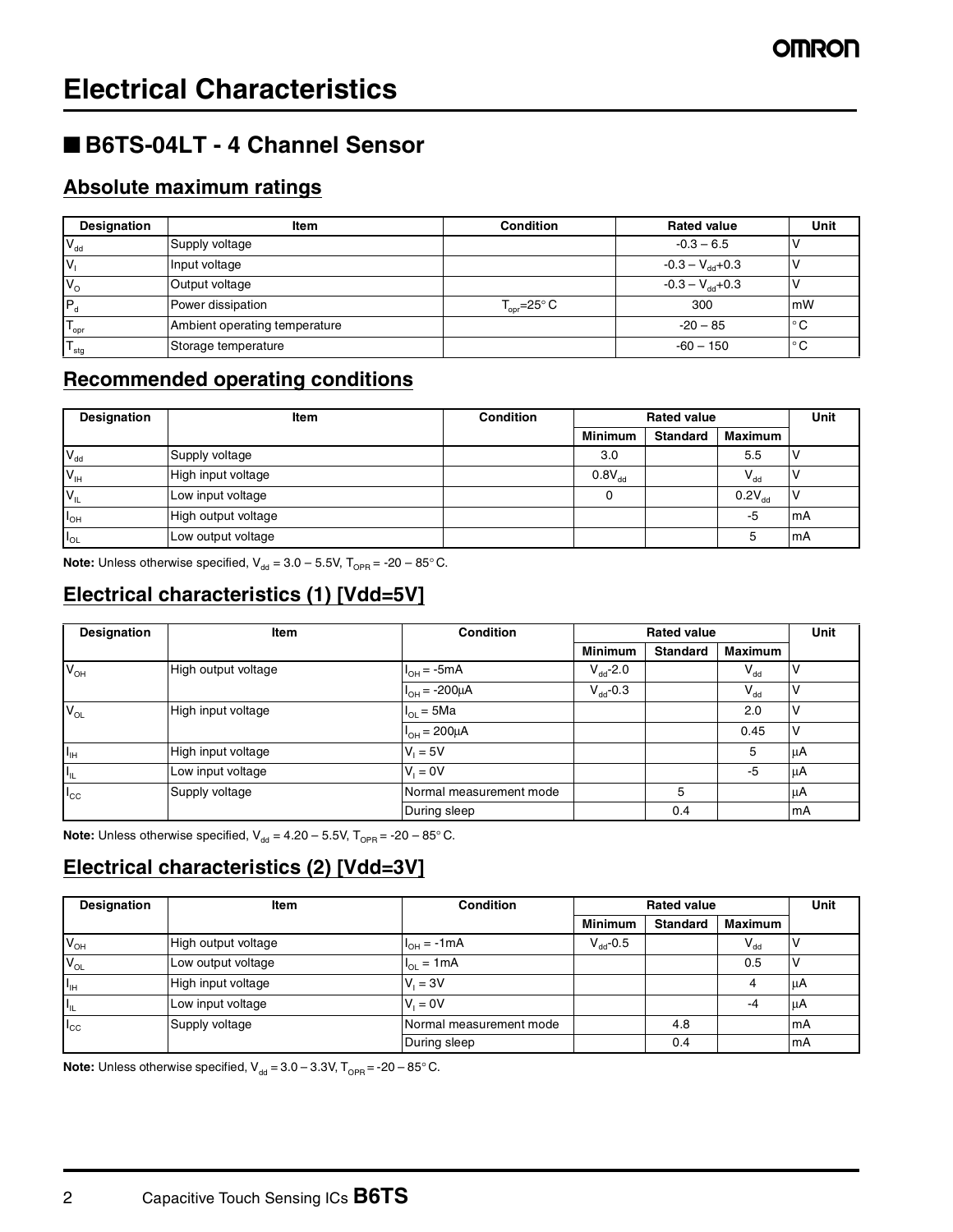### OMRON

#### **Electrical characteristics (3)**

| Designation | Item                            | <b>Condition</b>                                    | <b>Rated value</b> |                 | Unit    |       |
|-------------|---------------------------------|-----------------------------------------------------|--------------------|-----------------|---------|-------|
|             |                                 |                                                     | <b>Minimum</b>     | <b>Standard</b> | Maximum |       |
|             | Number of times of EEPROM write | $T_{\text{OPB}} = 0 \text{~} 60^{\circ} \text{C}$   | 10000              |                 |         | Times |
|             | <b>IEEPROM</b> write time       | $ V_{dd}$ = 5V, T <sub>OPR</sub> = 25°C<br>(Note 2) |                    | 0.3             |         | ĸ     |
|             | EEPROM data retention period    | $\Gamma_{\text{OPB}} = 55^{\circ} \text{C}$         | 20                 |                 |         | Years |

**Note: 1.** Unless otherwise specified,  $V_{dd} = 3.0 - 5.5V$ ,  $T_{OPR} = -20 - 85^{\circ}$  C.

**2.** The period following receipt of the EEPROM write command in setup mode until the data write finishes.

### **Necessary timing conditions**

| Designation               | Item                                            | <b>Condition</b> | <b>Rated value</b> |                | <b>Unit</b>  |
|---------------------------|-------------------------------------------------|------------------|--------------------|----------------|--------------|
|                           |                                                 |                  | <b>Minimum</b>     | <b>Maximum</b> |              |
| $t_{c(SCK)}$              | Serial communication clock cycle time           |                  | 15                 |                | μS           |
| $t_{w(SCKH)}$             | Serial communication clock high pulse width     |                  | 0.4                | 0.6            | $t_{c(SCK)}$ |
| $t_{w(SCKL)}$             | Serial communication clock low pulse width      |                  | 0.4                | 0.6            | $t_{c(SCK)}$ |
| $t_{r(SCK)}$              | Serial communication clock rise time            |                  |                    |                | μS           |
| $t_{f(SCK)}$              | Serial communication clock fall time            |                  |                    |                | μS           |
| $T_{\text{su}(SCS)}$      | Serial communication chip select setup time     |                  | 320                |                | nS           |
| $T_{h(SCS)}$              | Serial communication chip select hold time      |                  | 320                |                | nS           |
| $t_{d(SO)}$               | Serial communication output delay time          |                  |                    | 280            | nS           |
| $T_{d(SCS)}$              | Serial communication chip select delay time     |                  |                    | 320            | nS           |
| $T_{su(SI)}$              | Serial communication input setup time           |                  | 100                |                | nS           |
| $t_{h(SI)}$               | Serial communication input hold time            |                  | 280                |                | nS           |
| $t_{w(BD)}$               | Serial communication byte to byte interval      |                  | 90                 |                | μS           |
| $t_{w(CD)}$               | Serial communication command reception interval |                  | 130                |                | μS           |
| $T_{w(CHG)}$              | CHG pulse width                                 | (Note 2)         | 50                 |                | μS           |
| ${\sf T}_{\sf su(SETUP)}$ | Mode shift delay time                           | (Note 3)         |                    | 95             | μS           |
| $T_{w(RESET)}$            | Reset pulse width                               |                  | 500                |                | μS           |

**Note: 1.** Unless otherwise specified,  $V_{dd} = 3.0 - 5.5V$ ,  $T_{OPB} = 25^{\circ}$ C.

**2.** This is the time period when the condition that CHG pulse width is at its minimum in the serial communication mode of normal measurement mode is set.

(CHG pin function is set to output at the end of every measurement [CHG bit = 0 with MODE command] and the sleep time is set to zero  $[SLP$  command value = 0]).

**3.** The delay time for the mode shift between normal measurement mode and setup mode.

### ■ **B6TS-08NF - 8 Channel Sensor**

#### **Absolute maximum ratings**

| Designation      | Item                          | <b>Condition</b>                      | <b>Rated value</b>           | Unit |
|------------------|-------------------------------|---------------------------------------|------------------------------|------|
| $V_{dd}$         | Supply voltage                |                                       | $-0.3 - 6.5$                 |      |
| I٧               | Input voltage                 |                                       | $-0.3 - V_{\text{dd}} + 0.3$ |      |
| $V_{\rm o}$      | Output voltage                |                                       | $-0.3 - V_{\text{dd}} + 0.3$ |      |
| I۶。              | Power dissipation             | $T_{\text{on}} = 25^{\circ} \text{C}$ | 300                          | mW   |
| $T_{\text{opr}}$ | Ambient operating temperature |                                       | $-20 - 85$                   | ° C  |
| $T_{\text{stg}}$ | Storage temperature           |                                       | $-65 - 150$                  | °C   |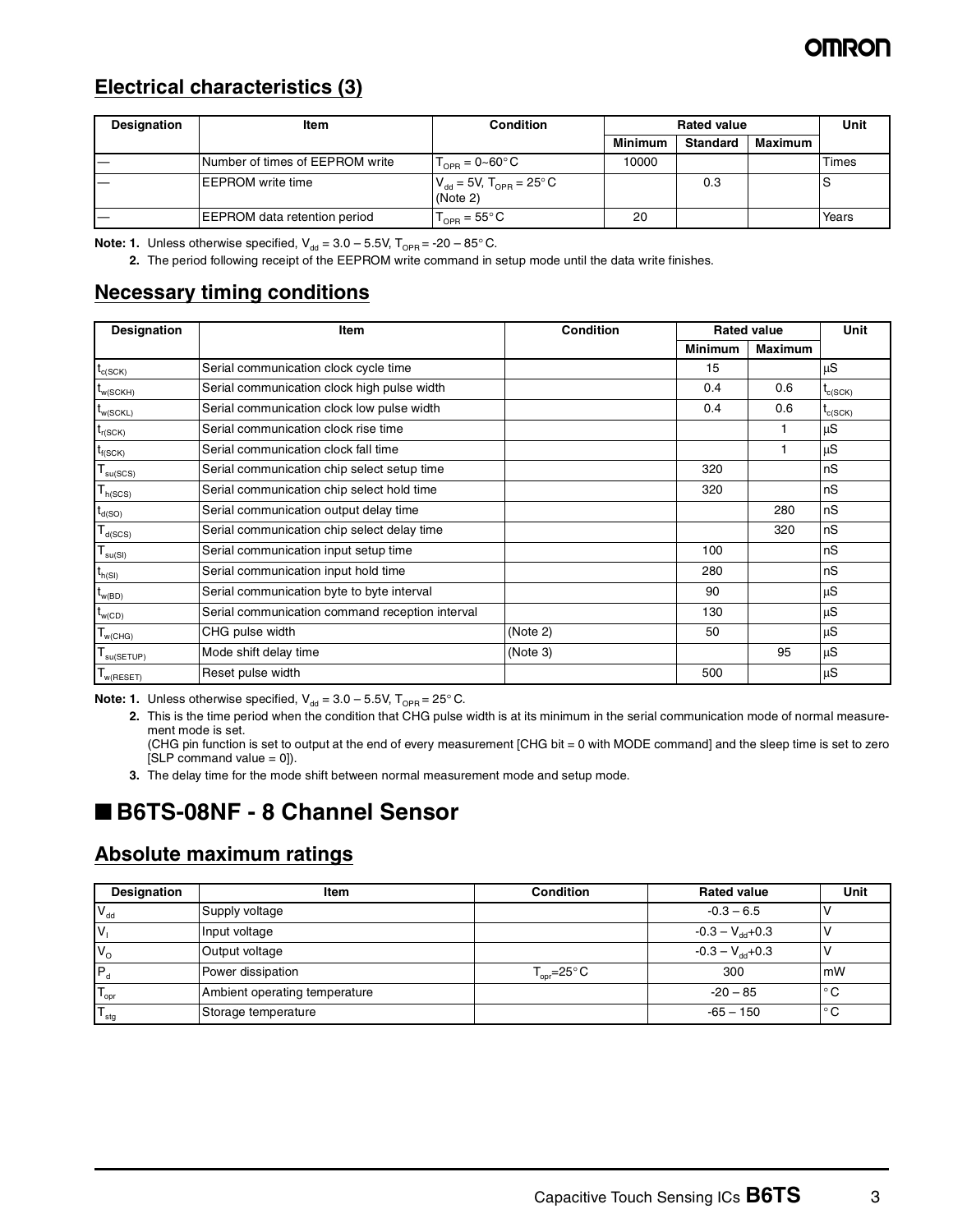#### **Recommended operating conditions**

| Designation     | <b>Item</b>         | <b>Condition</b> | <b>Rated value</b> |                 |             | <b>Unit</b> |
|-----------------|---------------------|------------------|--------------------|-----------------|-------------|-------------|
|                 |                     |                  | <b>Minimum</b>     | <b>Standard</b> | Maximum     |             |
| $V_{dd}$        | Supply voltage      |                  | 4.5                |                 | 5.5         |             |
| $V_{\text{IH}}$ | High input voltage  |                  | $0.8V_{dd}$        |                 | $V_{dd}$    |             |
| $V_{IL}$        | Low input voltage   |                  | 0                  |                 | $0.2V_{dd}$ |             |
| $I_{OH}$        | High output voltage |                  |                    |                 | -5          | mA          |
| $\mathsf{!}$ ol | Low output voltage  |                  |                    |                 |             | mA          |

**Note:** Unless otherwise specified,  $V_{dd} = 4.5 - 5.5V$ ,  $T_{OPR} = -20 - 85^{\circ}$ C.

### **Electrical characteristics**

| Designation                | <b>Item</b>                     | Condition                                              |                | <b>Rated value</b> |                | Unit  |
|----------------------------|---------------------------------|--------------------------------------------------------|----------------|--------------------|----------------|-------|
|                            |                                 |                                                        | <b>Minimum</b> | <b>Standard</b>    | <b>Maximum</b> |       |
| $V_{OH}$                   | High output voltage             | $I_{OH} = -5mA$                                        | $V_{dd}$ -2.0  |                    | $V_{dd}$       | ν     |
| $V_{OL}$                   | Low input voltage               | $I_{OL} = 5mA$                                         |                |                    | 2.0            | ν     |
| $\mathsf{H}_{\mathsf{IH}}$ | High input voltage              | $V_i = 5V$                                             |                |                    | 5              | μA    |
| $I_{\rm IL}$               | Low input voltage               | $V_1 = 0V$                                             |                |                    | -5             | μA    |
| $I_{\rm CC}$               | Supply voltage                  | Normal measurement mode                                |                | 4                  |                | mA    |
|                            | Number of times of EEPROM write | $T_{\text{OPB}} = 0 - 60^{\circ} C$                    | 10000          |                    |                | Times |
|                            | <b>EEPROM</b> write time        | $V_{dd}$ = 5V, $T_{OPR}$ = 25 $^{\circ}$ C<br>(Note 2) |                | 0.3                |                | S     |
|                            | EEPROM data retention period    | $T_{\text{OPR}} = 55^{\circ} \text{C}$                 | 20             |                    |                | Years |

**Note: 1.** Unless otherwise specified,  $V_{dd} = 4.5 - 5.5V$ ,  $T_{OPR} = -20 - 85^{\circ}$ C.

**2.** The period following receipt of the EEPROM write command in setup mode until the data write finishes.

#### **Necessary timing conditions**

| Designation                             | Item                                            | <b>Condition</b> | <b>Rated value</b> |                | Unit |
|-----------------------------------------|-------------------------------------------------|------------------|--------------------|----------------|------|
|                                         |                                                 |                  | <b>Minimum</b>     | <b>Maximum</b> |      |
| $t_{\rm c(SCK)}$                        | Serial communication clock cycle time           |                  | 8650               |                | nS   |
| $t_{w(SCKH)}$                           | Serial communication clock high pulse width     |                  | 100                |                | nS   |
| $t_{w(SCKL)}$                           | Serial communication clock low pulse width      |                  | 100                |                | nS   |
| $t_{d(SO)}$                             | Serial communication output delay time          |                  |                    | 80             | nS   |
| $t_{h(SO)}$                             | Serial communication output hold time           |                  | $\Omega$           |                | nS   |
| $T_{su(SI)}$                            | Serial communication input setup time           |                  | 35                 |                | nS   |
| $t_{h(SI)}$                             | Serial communication input hold time            |                  | 90                 |                | nS   |
| $t_{w(BD)}$                             | Serial communication byte to byte interval      |                  | 70                 |                | μS   |
| $t_{w(CD)}$                             | Serial communication command reception interval |                  | 265                |                | μS   |
| $\mathsf{I}_{\mathsf{W}(\mathsf{CHG})}$ | CHG pulse width                                 | (Note 2)         | 85                 |                | μS   |
| $T_{su(SETUP)}$                         | Mode shift delay time                           | (Note 3)         |                    | 150            | μS   |
| $I_{W(REET)}$                           | Reset pulse width                               |                  | 500                |                | uS   |

**Note: 1.** Unless otherwise specified,  $V_{dd} = 4.5 - 5.5V$ ,  $T_{OPR} = -20 - 85^{\circ}$ C.

**2.** This is the time period when the condition that CHG pulse width is at its minimum in the serial communication mode of normal measurement mode is set.

(CHG pin function is set to output at the end of every measurement [CHG bit = 0 with MODE command] and the sleep time is set to zero  $[SLP$  command value = 0]).

**3.** The delay time for the mode shift between normal measurement mode and setup mode.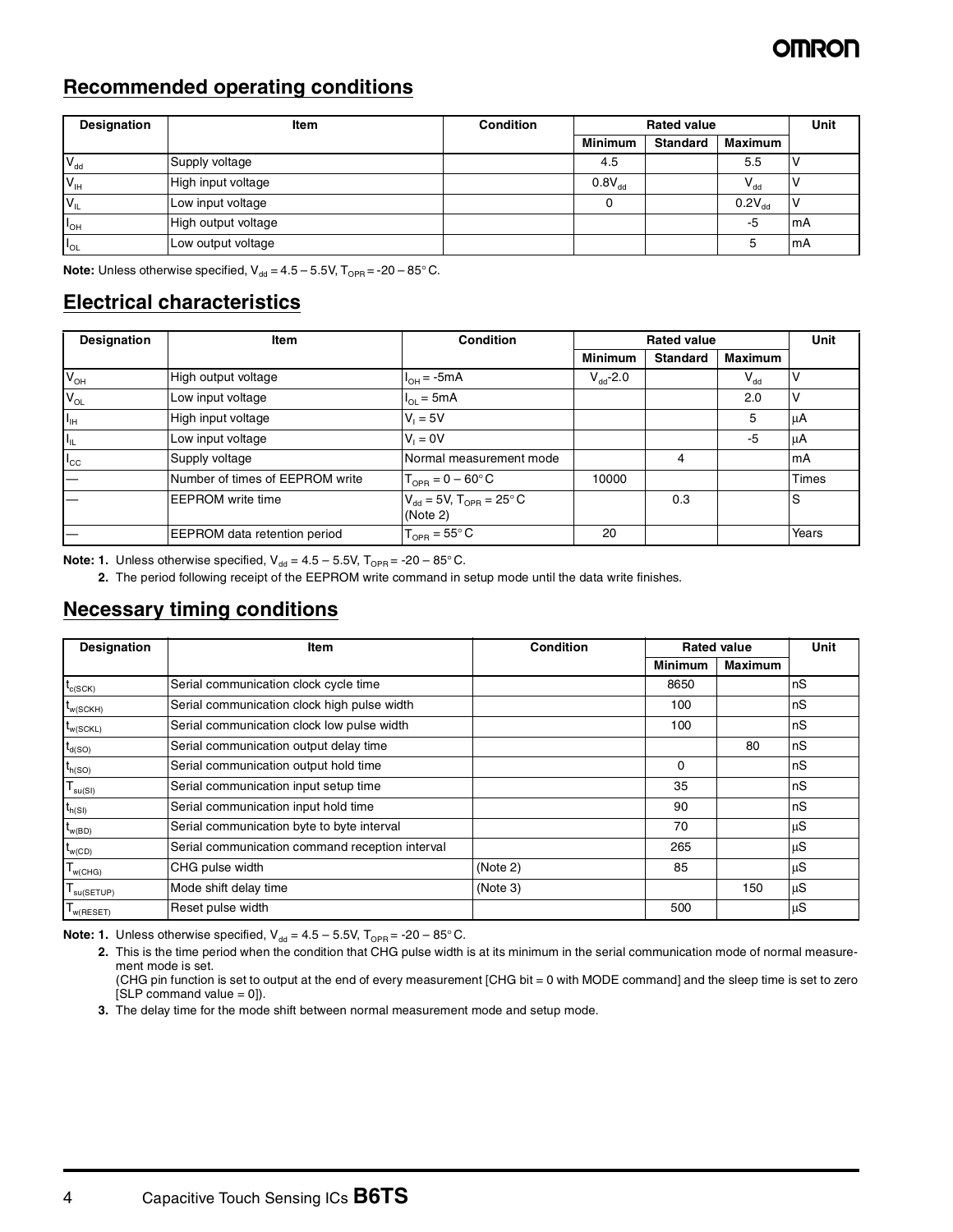### **Terms and Conditions of Sale**

- 1. Offer: Acceptance. These terms and conditions (these "Terms") are deemed<br>part of all quotations, acknowledgments, invoices, purchase orders and other<br>documents, whether electronic or in writing, relating to the sale of services (collectively, the "Products") by Omron Electronic Components LLC<br>("Seller"). Seller hereby objects to any terms or conditions proposed in<br>Buyer's purchase order or other documents which are inconsistent with, or addition to, these Terms.
- 2. Prices; Payment. All prices stated are current, subject to change without notice by Seller. Buyer agrees to pay the price in effect at time of shipment. Payments for Products received are due net 30 days unless otherwise stated in the invoice.
- 3. Discounts. Cash discounts, if any, will apply only on the net amount of invoices sent to Buyer after deducting transportation charges, taxes and duties, and will be allowed only if (i) the invoice is paid according to Seller's
- payment terms and (ii) Buyer has no past due amounts owing to Seller.<br>4. Currencies. If the prices quoted herein are in a currency other than U.S. dollars, Buyer shall make remittance to Seller at the then current exchange rate most favorable to Seller and which is available on the due date; provided that if remittance is not made when due, Buyer will convert the amount to U.S. dollars at the then current exchange rate most favorable to Seller available during the period between the due date and the date remittance is actually made.
- 5. Governmental Approvals. Buyer shall be responsible for, and shall bear all costs involved in, obtaining any government approvals required for the importation or sale of the Products.
- 6. Taxes. All taxes, duties and other governmental charges (other than general real property and income taxes), including any interest or penalties thereon,<br>imposed directly or indirectly on Seller or required to be collec indirectly by Seller for the manufacture, production, sale, delivery, importation, consumption or use of the Products sold hereunder (including customs duties and sales, excise, use, turnover and license taxes) shall be charged to and remitted by Buyer to Seller.
- 7. Einancial. If the financial position of Buyer at any time becomes unsatisfactory<br>to Seller, Seller reserves the right to stop shipments or require satisfactory<br>security or payment in advance. If Buyer fails to make paym comply with these Terms or any related agreement, Seller may (without liability<br>and in addition to other remedies) cancel any unshipped portion of Products<br>sold hereunder and stop any Products in transit until Buyer pays a accounts.
- 8. Cancellation; Etc. Orders are not subject to rescheduling or cancellation unless Buyer indemnifies Seller fully against all costs or expenses arising in connection therewith.
- 9. Force Majeure. Seller shall not be liable for any delay or failure in delivery resulting from causes beyond its control, including earthquakes, fires, floods,<br>strikes or other labor disputes, shortage of labor or materials, accidents to<br>machinery, acts of sabotage, riots, delay in or lack of transpor
- 
- requirements of any government authority.<br>
10. Shipping: Delivery. Unless otherwise expressly agreed in writing by Seller:<br>
a. Shipments shall be by a carrier selected by Seller;<br>
b. Such carrier shall act as the agent of
	- otherwise stated in writing by Seller), at which point title to and all risk of loss<br>of the Products shall pass from Seller to Buyer, provided that Seller shall<br>retain a security interest in the Products until the full pur by Buyer;
	-
- d. Delivery and shipping dates are estimates only.<br>
e. Seller will package Products as it deems proper for protection against<br>
normal handling and extra charges apply to special conditions.<br>
11. Claims. Any claim by Buyer
- to Seller within 30 days of receipt of shipment and include the original transportation bill signed by the carrier noting that the carrier received the Products from Seller in the condition claimed.
- 12. Warranties. (a) Exclusive Warranty. Seller's exclusive warranty is that the Products will be free from defects in materials and workmanship for a period of twelve months from the date of sale by Seller (or such other period expressed in writing by Seller). Seller disclaims all other warranties, express or implied.<br>(b) <u>Limitations</u>. SELLER MAKES NO WARRANTY OR REPRESENTATION,<br>EXPRESS OR IMPLIED, ABOUT NON-INFRINGEMENT, MERCHANTABIL-<br>ITY OR FITNESS FOR any type for claims or expenses based on infringement by the Products or otherwise of any intellectual property right. (c) <u>Buyer Remedy</u>. Seller's sole obli-<br>gation hereunder shall be to replace (in the form originally shipped with Buyer responsible for labor charges for removal or replacement thereof) the noncomplying Product or, at Seller's election, to repay or credit Buyer an amount<br>equal to the purchase price of the Product; provided that in no event shall<br>Seller be responsible for warranty, repair, indemnity or any other Products were properly handled, stored, installed and maintained and not subject to contamination, abuse, misuse or inappropriate modification. Return of any Products by Buyer must be approved in writing by Seller before shipment. Seller shall not be liable for the suitability or unsuitability or the results from the use of Products in combination with any electrical or electronic components, circuits, system assemblies, or any other materials or substances or environ-<br>ments. Any advice, recommendations or information given orally or in writing<br>are not to be construed as an amendment or addition to the above w
- 13. Limitation on Liability: Etc. SELLER SHALL NOT BE LIABLE FOR SPECIAL, INDIRECT, INCIDENTAL OR CONSEQUENTIAL DAMAGES, LOSS OF PROFITS OR PRODUCTION OR COMMERCIAL LOSS IN ANY WAY CONNECTED WITH THE PRODUCTS, WHETHER SUCH which liability is asserted.
- Indemnities. Buyer shall indemnify and hold harmless Seller, its affiliates and its employees from and against all liabilities, losses, claims, costs and<br>expenses (including attorney's fees and expenses) related to any claim, inves-<br>tigation, litigation or proceeding (whether or not Seller is a party) of another party.
- 15. Property: Confidentiality. The intellectual property embodied in the Products is the exclusive property of Seller and its affiliates and Buyer shall not attempt to duplicate it in any way without the written permission shall remain the exclusive property of Seller. All information and materials sup-<br>plied by Seller to Buyer relating to the Products are confidential and propri-<br>etary, and Buyer shall limit distribution thereof to its trus
- strictly prevent disclosure to any third party. 16. Miscellaneous. (a) Waiver. No failure or delay by Seller in exercising any right and no course of dealing between Buyer and Seller shall operate as a waiver of rights by Seller. (b) Assignment. Buyer may not assign its rights hereunder<br>without Seller's written consent. (c) Law. These Terms are governed by Illi-<br>mois law (without regard to conflict of law principles). Federal a